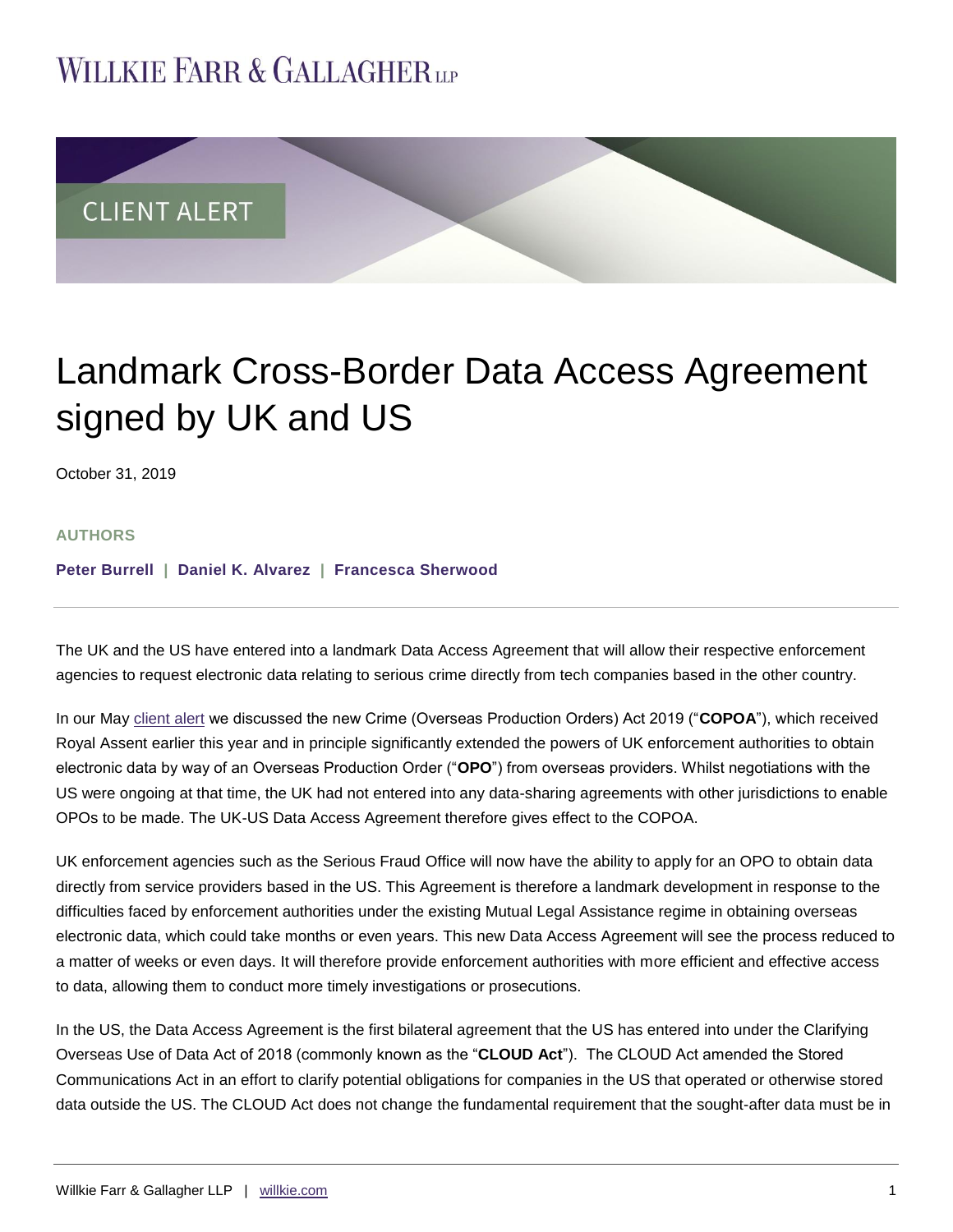## **Landmark Cross-Border Data Access Agreement signed by UK and US**

the "possession, custody, or control" of the party from whom the data is being sought, but it does establish mechanisms by which the US government can enter into these kinds of bilateral agreements to facilitate data sharing.

Any request for data must be made under an authorisation in accordance with the legislation of the country making the request and will be subject to independent oversight or review. In the case of an OPO, as set out in our earlier [client alert,](https://www.willkie.com/~/media/Files/Publications/2019/04/05/UK_Enforcement_Authorities_Given_New_Powers_to_Obtain_Electronic_Data_Stored_Overseas.pdf) this will include satisfying a judge that there are reasonable grounds for believing that an indictable offence has been committed, and that the data would be admissible in evidence and of substantial value to the investigation or proceedings.

This may have a significant impact on companies under investigation, as enforcement agencies in the UK or the US would now be able to gather evidence much more quickly, even if it is held in the other jurisdiction. Whilst the terms of the Agreement have not yet been made public, it is expected to enter into force in early 2020, following a review by Parliament and the US Congress.

It has also been made clear that the Agreement does not change anything about the way companies can use encryption, and does not prevent companies from encrypting data. As a result, an open letter addressed to Facebook was published by the UK, US and Australian governments following the signing of the Agreement, outlining serious concerns with Facebook's plans to implement end-to-end encryption across its messaging service. The letter requested that Facebook halt those plans unless it can provide assurances that they would not compromise user safety and enable law enforcement access to content in exceptional circumstances to protect the public. The view of the UK government is that this exceptional access to data would not undermine its commitment to the right to privacy. Law enforcement must be able to access data, with independent authorisation and oversight, in certain circumstances. It will be important to keep a watching brief on how Facebook and other such companies respond.